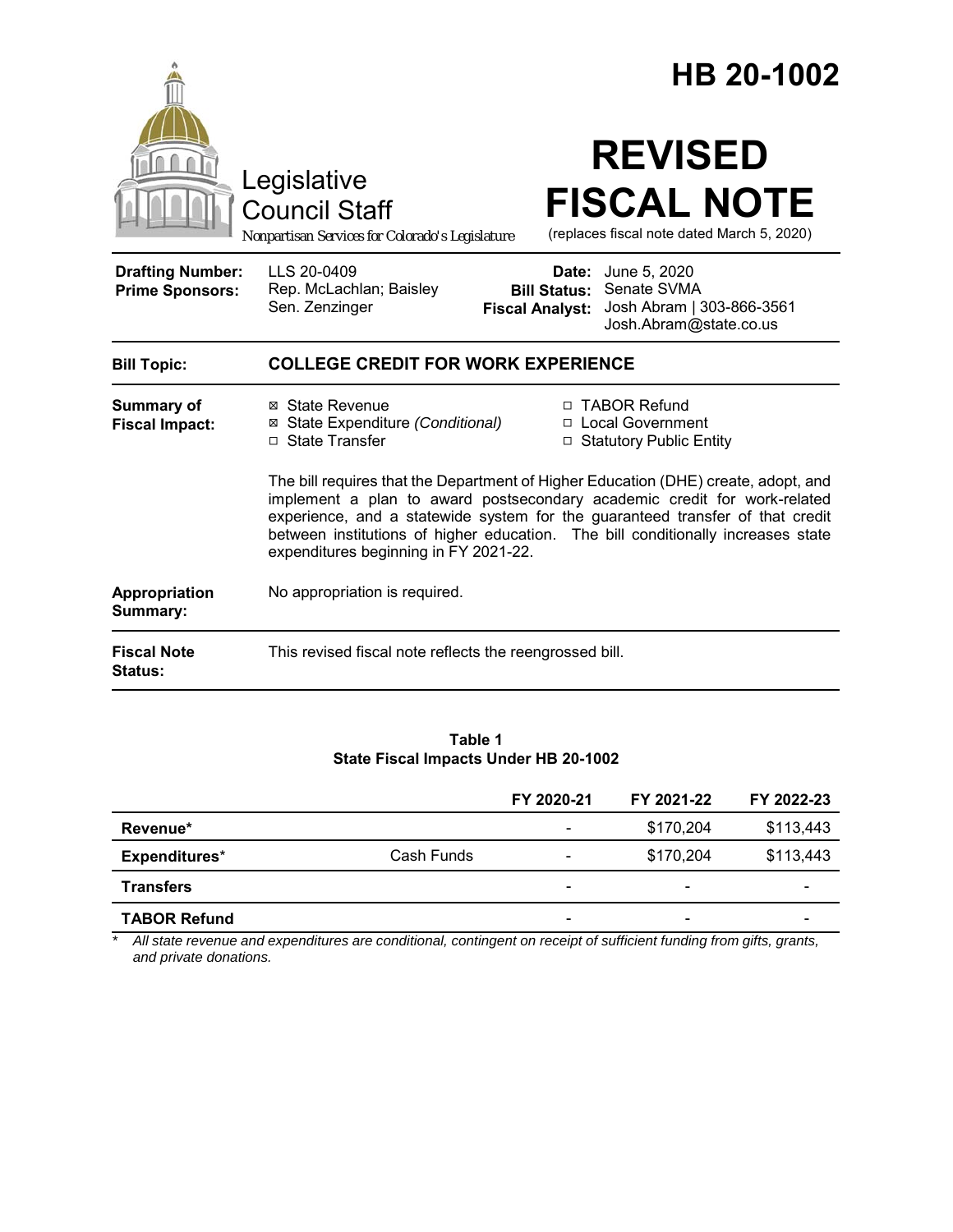June 5, 2020

### **Summary of Legislation**

No later than September 1, 2021, the bill requires that the Department of Higher Education, in consultation with institutions of higher education, conduct a study concerning awarding credit for prior learning experiences at state institutions of higher education. The study must examine the processes by which an institution may assess, and a student may receive tuition-free undergraduate credit for prior learning.

Under current law, the Colorado Commission on Higher Education convenes a council of representatives from institutions of higher education to recommend policies and procedures for credit transfers between institutions, articulation agreements, common course numbering, and related topics concerning the state's guaranteed transfer framework. No later than January 1, 2022, this bill requires that the Guaranteed Transfer Council (council), in consultation with the Colorado Workforce Development Council, create and implement a statewide plan to assess and align work-related experience and professional certifications or licenses with the knowledge and competencies required for awarding academic credit with guaranteed transfer designation.

The bill permits the DHE to accept and spend private donations in order for the council to create, adopt, and implement the statewide plan. The plan shall not be created, adopted, or implemented unless sufficient money is available from gifts, grants, or donations to cover the department's costs.

Institutions of higher education must evaluate, accept, and transfer academic credit awarded for work-related experience no later than the 2022-23 academic year. During the 2022 regular legislative session, the DHE must report the council's plan to the General Assembly. Beginning March 1, 2024, and annually thereafter, the council must report to the education committees details concerning the implementation of the statewide plan.

### **State Revenue**

The bill authorizes the DHE to accept and spend funds raised from gifts, grants, and private donations in order to fund the creation and implementation of the statewide plan created by the council. No amount or source of private funding has been identified. For FY 2021-22 and FY 2022-23 combined, the DHE must receive at least a \$283,647 from private sources to implement the bill State revenue from private sources are exempt from the state revenue limitations in TABOR.

### **State Expenditures**

For FY 2020-21, the bill increases workload in the DHE to study the issue. Beginning with FY 2021-22, the bill conditionally increases state expenditures in the department to assist the council to create, adopt and implement a statewide plan. This fiscal note assumes that the department must secure at least \$283,647 for FY 2021-22 and FY 2022-23 from private gifts, grants, or donations in order to implement the bill, and that state expenditures will align with the amounts and fiscal years displayed in Table 2, and described below.